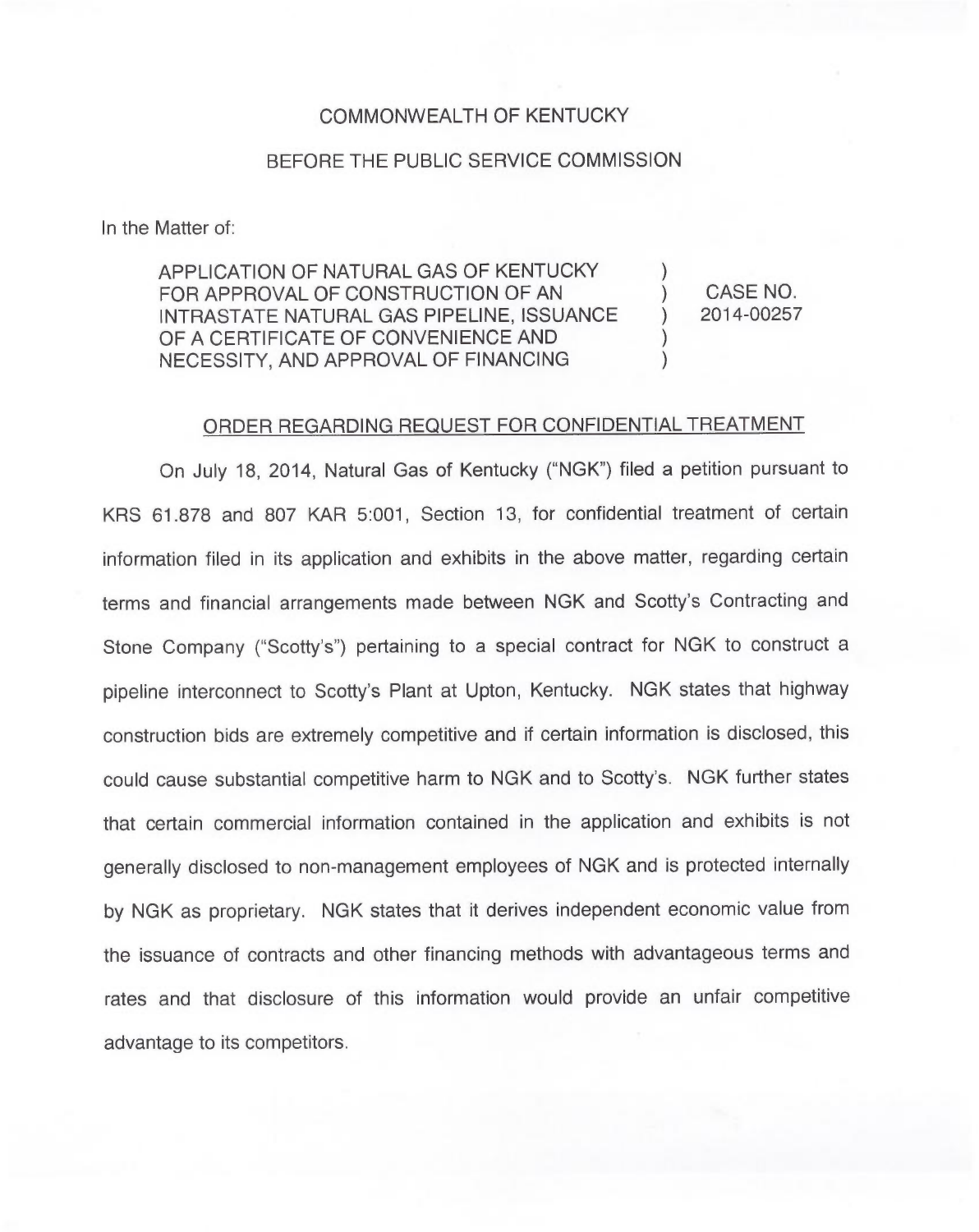Specifically, NGK states that the project costs contained in Exhibit 4 and the pro forma financial statement, balance sheet, and income statement, and the current debt contained in Exhibits 5 and 7, contain highly sensitive information about NGK's financial condition, its expectations, business operations, and other closely held information. NGK states that the Gas Transportation Agreement between NGK and Scotty's in Exhibit 6 includes financial terms that are proprietary information about both NGK and Scotty's and the economics of the project. NGK states that disclosure of these provisions would put both NGK and Scotty's at a competitive disadvantage and would allow competitors to leverage that information to their advantage.

Having carefully considered the petition and the materials at issue, the Commission finds that:

The materials for which NGK seeks confidential treatment meet the criteria  $1.$ for confidential treatment and are exempted from public disclosure pursuant to KRS 61.878 and 807 KAR 5:001, Section 13.

2. The materials for which NGK seeks confidential treatment should not be placed in the public record or made available for public inspection for an indefinite period of time due to the highly confidential and proprietary nature of the information requested to be held confidential, the disclosure of which could result in competitive injury.

IT IS THEREFORE ORDERED that:

1. NGK's petition for confidential protection is hereby granted.

 $-2-$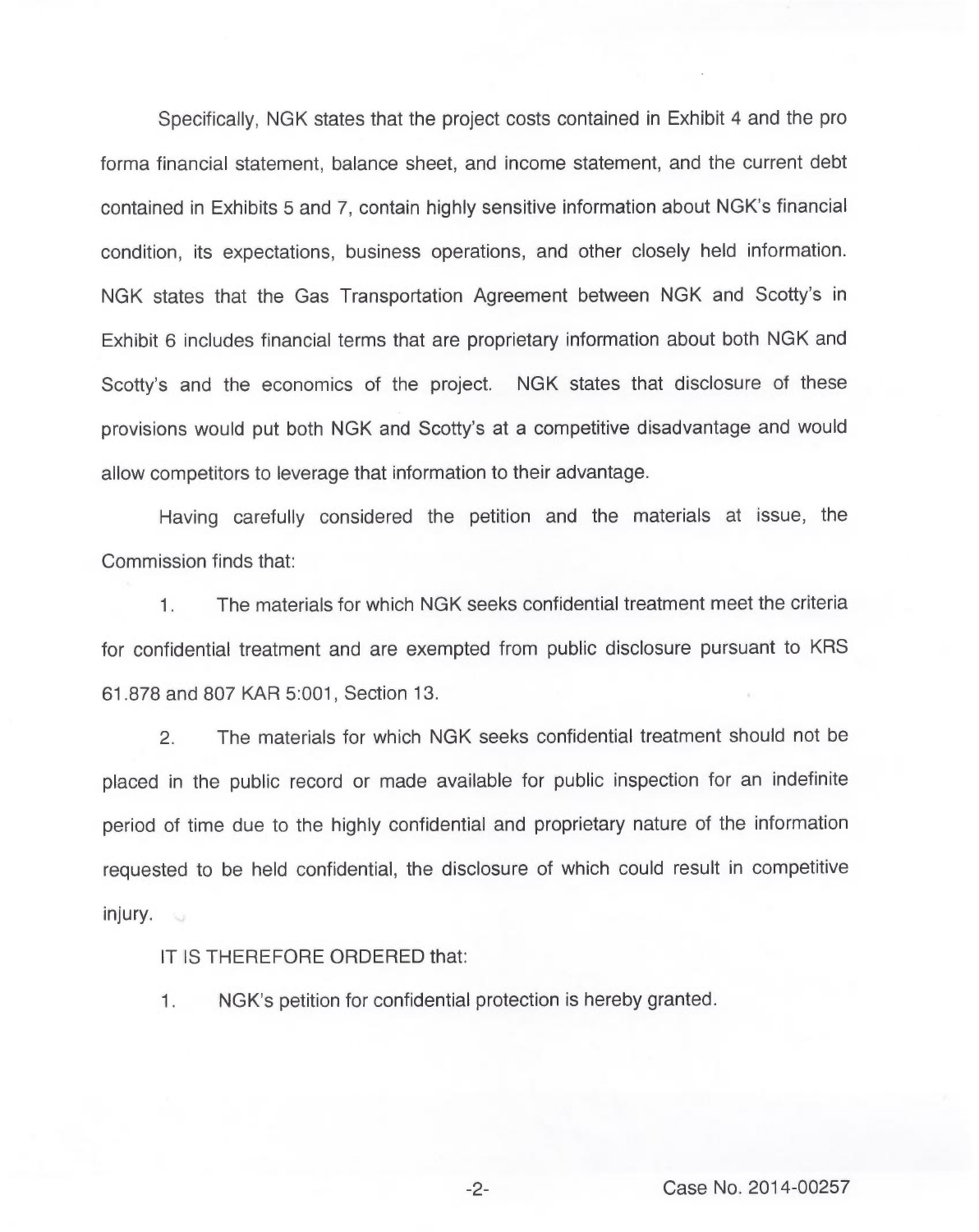2. The materials for which NGK seeks confidential treatment shall not be placed in the public record or made available for public inspection for an indefinite period of time.

3. Use of the materials in question in any Commission proceeding shall be in compliance with 807 KAR 5:001, Section 13(9).

4. NGK shall inform the Commission if the materials in question become publically available or no longer qualify for confidential treatment.

5. If a non-party to this proceeding requests to inspect materials granted confidential treatment by this Order, the Commission shall notify NGK in writing and direct NGK to demonstrate within 20 days of its receipt of the notice that the materials still fall within the exclusions from disclosure requirements established in KRS 61.878. If NGK is unable to make such demonstration, the requested materials shall be made available for inspection. Otherwise, the Commission shall deny the request for inspection.

6. The Commission shall not make the requested materials available for inspection for 20 days following an order finding that the material no longer qualifies for confidential treatment in order to allow NGK to seek a remedy afforded by law.

By the Commission ENTERED **JAN 20 2015** KENTUCKY PUBLIC<br>ERVICE COMMISSION

Executive Director

ATTES<sup>-</sup>

Case No. 2014-00257